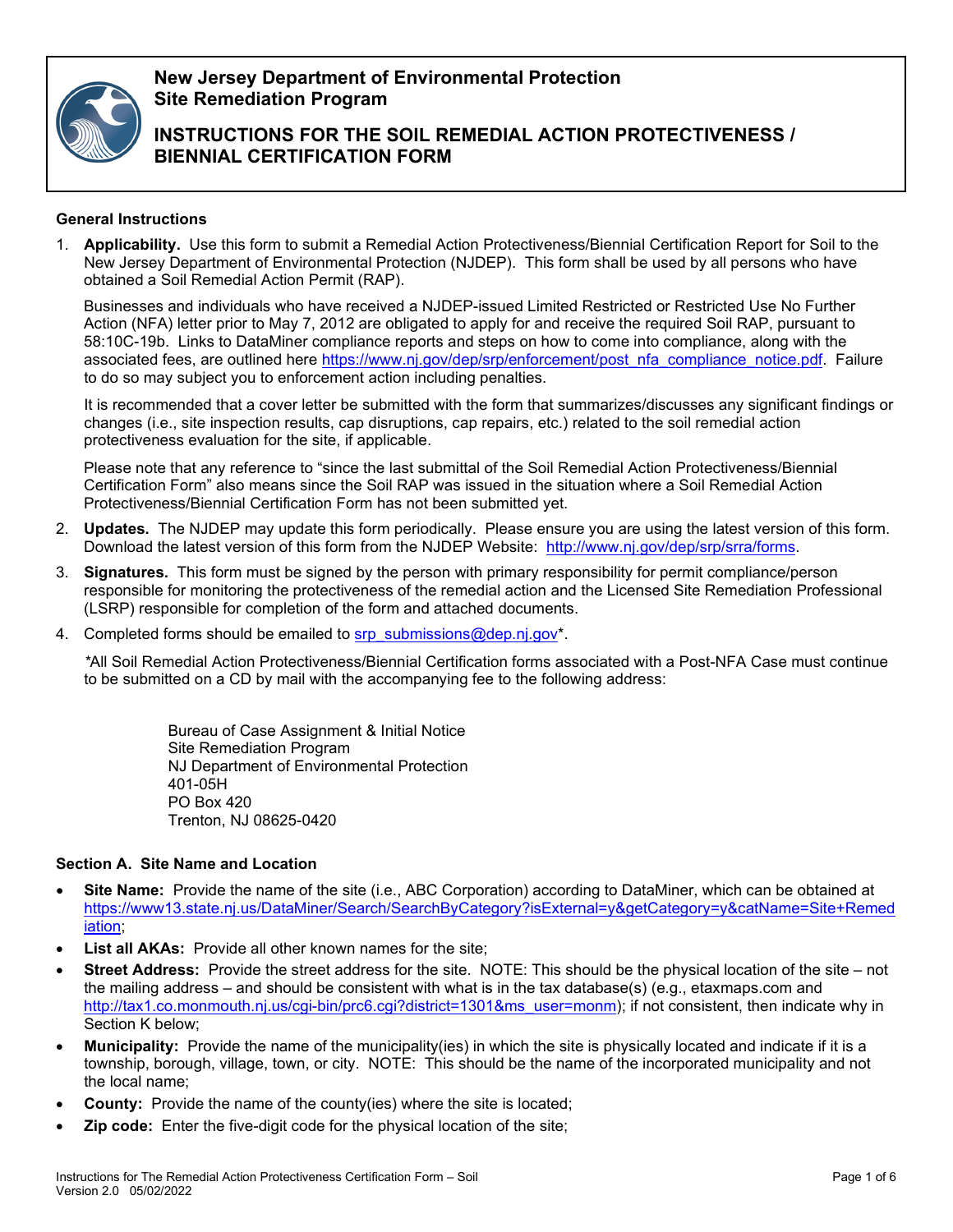- **Program Interest (PI) Number(s):** Provide the PI Number assigned by the NJDEP according to DataMiner (see web link above).
- **Soil RAP Number:** Provide the Soil RAP Number for the site.

# **Section B. Fees**

**Sites with a Soil RAP** – If you are submitting this form for a site with an effective Soil RAP, then there is no fee as the cost of review is covered by the Soil RAP annual fee. Indicate if all outstanding Soil RAP annual fees been paid.

**Post-No Further Action** (**NFA) Cases (Sites without a Soil RAP)** – For cases where the NJDEP has issued a Restricted Use or Limited Restricted Use NFA Letter *and* a Soil RAP has not yet been obtained, include a check in the amount as indicated on the form and in the link below. A Soil RAP Application is required to be submitted with this form. Please see the Compliance Notice: Post-NFA cases requiring remedial action permits, which includes the fee breakdown: https://www.nj.gov/dep/srp/enforcement/post\_nfa\_compliance\_notice.pdf

**Note:** The State Fiscal Year runs from July 1 to June 30. A document must be postmarked by June 30 of each calendar year to apply that fiscal year's fee. Documents submitted on or after July 1 of each calendar year will be required to apply the subsequent fiscal year's fee. Checks shall be made payable to "Treasurer State of New Jersey". Please include your Program Interest (PI) Number on the check.

### **Section C. Fee Billing Contact Person**

Complete this section for the fee billing contact person. The Annual Soil RAP Fee Invoice will be mailed to this person. Indicate if this person has changed since last submittal of the Soil Remedial Action Protectiveness/Biennial Certification Form and provide the date of RAP Contact Information Change Form Submission.

### **Section D. Person(s) Responsible for Conducting the Remediation**

- 1. Indicate if the mailing address has changed for the Person(s) Responsible for Conducting the Remediation (PRCR) that is currently listed on the Soil RAP for the site. If "**Yes**", provide the date of the Soil RAP Modification Application submission.
- 2. Indicate if the contact person/information for the PRCR(s) has changed since the last submittal of the Soil Remedial Action Protectiveness/Biennial Certification Form. If "**Yes**", provide the date of the RAP Contact Information Change Form submission.

### **Section E. Current Owner(s) of the Site**

1. Indicate if the property owner(s) has changed from what is currently listed on the Soil RAP for the site. If "**Yes**", provide the date of the RAP Transfer/Change of Property Ownership Application submission.

 Note: Property owner information should be consistent with what is in the tax database(s) (e.g., etaxmaps.com and [http://tax1.co.monmouth.nj.us/cgi-bin/prc6.cgi?district=1301&ms\\_user=monm\)](http://tax1.co.monmouth.nj.us/cgi-bin/prc6.cgi?district=1301&ms_user=monm); if not consistent, then indicate why in Section K below and provide additional documentation as necessary.

- 2. Indicate if the mailing address has changed for the property owner(s) that is currently listed on the Soil RAP for the site. If "**Yes**", provide the date of the Soil RAP Modification Application submission.
- 3. Indicate if the contact person/information for the property owner(s) has changed since the last submittal of the Soil Remedial Action Protectiveness/Biennial Certification Form. If "**Yes**", provide the date of the RAP Contact Information Change Form submission.

### **Section F. Attached Documents**

Attach electronic copies of the following documents in an email to [srp\\_submissions@dep.nj.gov\\*:](mailto:srp_submissions@dep.nj.gov*)

*\*See instructions above for how to handle submissions associated with a Post-NFA Case.*

- The Soil Remedial Action Protectiveness/Biennial Certification Form using the current form on the NJDEP Website [\(http://www.nj.gov/dep/srp/srra/forms/\)](http://www.nj.gov/dep/srp/srra/forms/) (Required).
- All inspection reports/logs that have been completed since the last submittal of the Soil Remedial Action Protectiveness/Biennial Certification Form (Required).
- A contaminant concentration table that compares Soil Remediation Standard (SRS) changes and order of magnitude analysis associated with the Soil RAP (Required).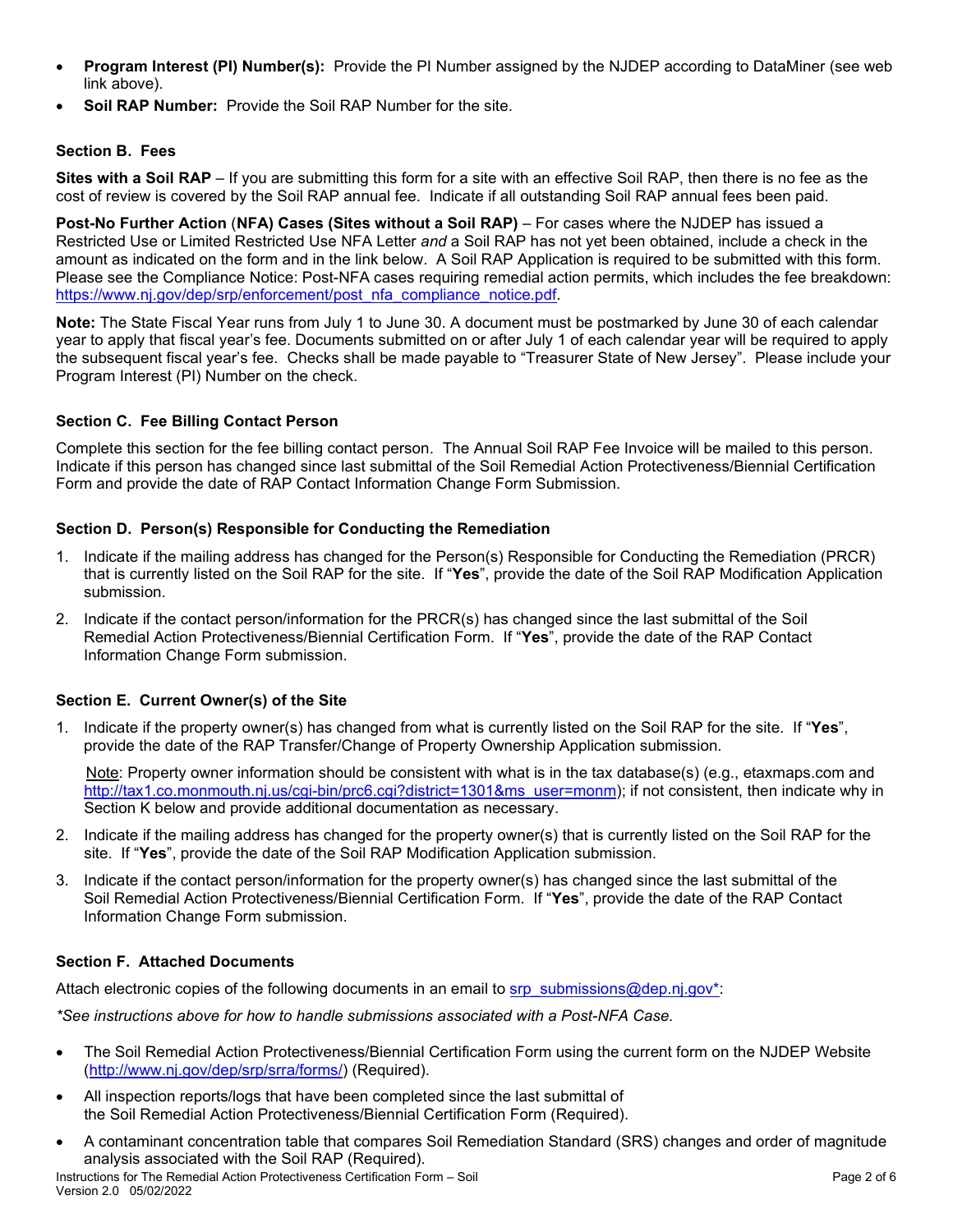- The Contaminants of Emerging Concern (CECs) evaluation completed associated with the Soil RAP (Required).
- A current Tax Map of the property if the block and lot has changed since the Deed Notice was filed, if applicable.
- The completed Remediation Cost Review and RFS/FA Form with a detailed cost estimate, if applicable.
- The homeowner or condominium association's annual budget that includes funds for the operation, maintenance, and monitoring of the engineering control(s) associated with the Soil RAP, if applicable.
- The annual statements confirming the value of the Financial Assurance Instrument, if applicable.

#### **Section G. Deed Notice/Declaration of Environmental Restriction (DER)/NOTICE IN-LIEU OF DEED NOTICE Information**

- 1. Provide the filing date of the current Deed Notice/DER or the issuance of the Notice In-Lieu of DN for the site.
- 2. For the current Deed Notice/DER provide the Book and Page numbers in which the Deed Notice/DER was filed at the county recording office. If the county does not supply book and page numbers, then provide the instrument/file number.
- 3. Indicate if the municipal block and lot numbers for the site have changed since you filed the Deed Notice/DER for the site. If "**Yes**", attach a current tax map of the property, and list the former and new municipal block and lot numbers of the property. You do not need to re-file the Deed Notice/DER with the County nor submit a Soil RAP Modification Application unless it is a subdivision of the site. If the municipal block and lot numbers changed as a result of a subdivision, then refer to the Soil RAP Guidance document.

 **Note:** Block and Lot information should be consistent with what is in the tax database(s) (e.g., etaxmaps.com and [http://tax1.co.monmouth.nj.us/cgi-bin/prc6.cgi?district=1301&ms\\_user=monm\)](http://tax1.co.monmouth.nj.us/cgi-bin/prc6.cgi?district=1301&ms_user=monm); if not consistent, then indicate why in Section K below and provide additional documentation as necessary.

4. Indicate if copies of this form have been provided to the municipal and county clerks for each municipality and county in which the site is located; the local, county and regional health department for each municipality and county in which the site is located; each current owner of the site; the Pinelands Commission as applicable; and the Highlands Commission as applicable.

#### **Section H. Site Use, Changes, and Disturbances**

- 1. Check all box(es) that apply indicating the current site use(s) for the site.
- 2. Indicate if the site use(s) changed since the most recent Deed Notice/DER was filed or the issuance of the Notice In-Lieu of DN that would require the submission of a Soil RAP Modification Application. If "**Yes**", indicate what the change was and the date of the submission of a Soil RAP Modification Application.

#### **Pursuant to N.J.A.C. 7:26E- 5.3, a Presumptive or Alternative Remedy is required for Schools, Child Care Centers, and Residences.**

3. Indicate if you have conducted periodic inspections pursuant to Attachment A of the Soil RAP to determine if disturbances of the remedial action/engineering control(s) have taken place since the last submittal of the Soil Remedial Action Protectiveness/Biennial Certification Form.

**Attach** all inspection reports/logs that have been completed since the last submittal of the Soil Remedial Action Protectiveness/Biennial Certification Form.

- 4. Indicate if disturbances of the remedial action/engineering control(s) have taken place since the last submittal of the Soil Remedial Action Protectiveness/Biennial Certification Form. If "**Yes**",
	- a) Provide the date and duration of the disturbance, and briefly describe the disturbance. Note that reporting land use disturbances includes those areas of concern that are covered by 'Notices In-Lieu of Deed Notice' (i.e., roadways).
	- b) Indicate if the remedial action/engineering control(s) were restored to the conditions stated in the Deed Notice/DER/Notice In-Lieu of DN. If "**No**", briefly describe the reasons why and indicate what measures are being taken to ensure the protectiveness of public health and safety and of the environment. Indicate the approximate date of the expected repair to the engineering control(s) disturbance at the site. Note that the engineering control(s) disturbance should be repaired within 60 days of the disturbance and that a Soil RAP Modification Application is required for any permanent change to the engineering control(s) for the site.
- 5. Since the Soil RAP was issued, indicate if the comparison conducted pursuant to N.J.A.C. 7:26C-7.8(b)3 required the submission a Soil RAP Modification Application.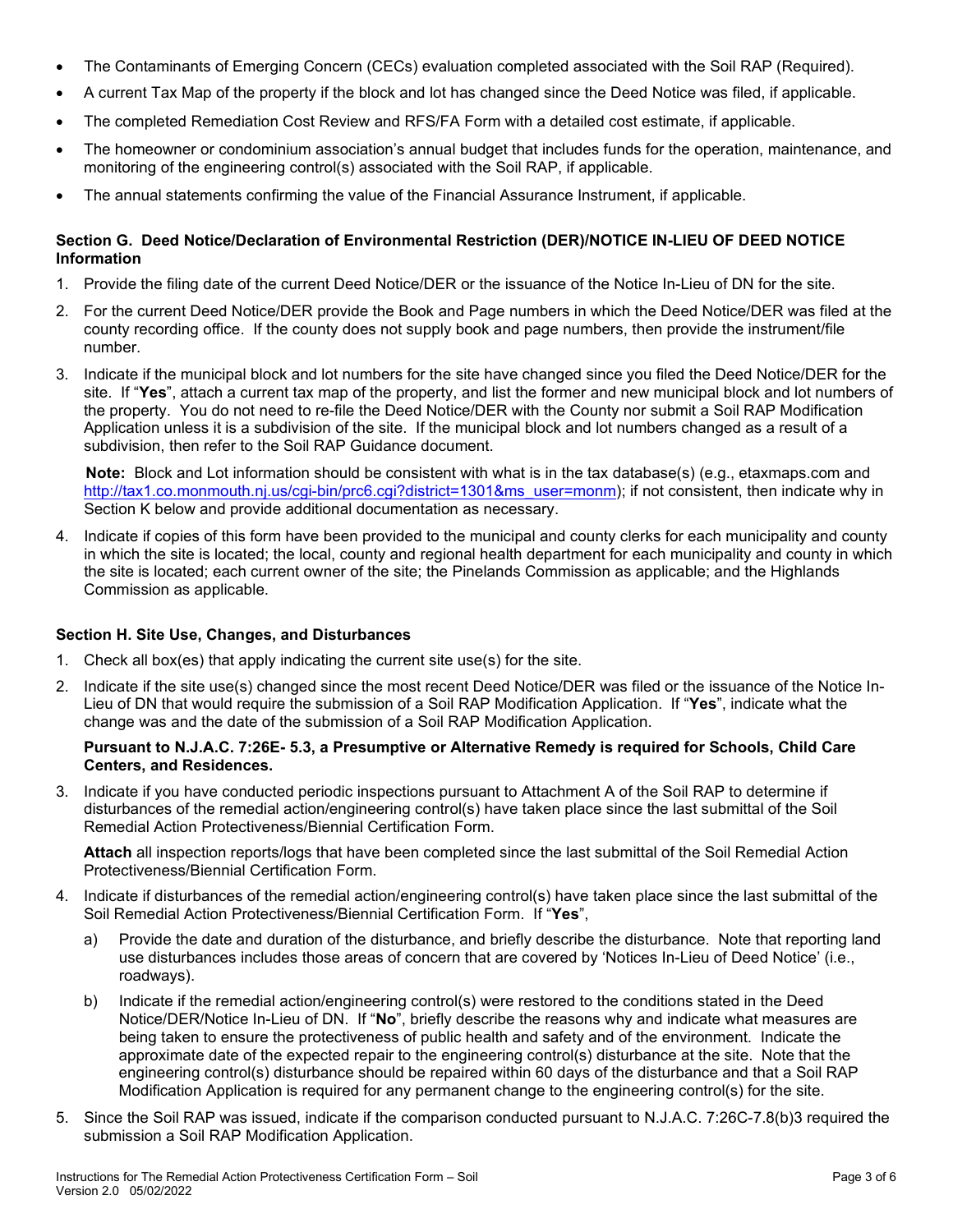If **Yes**", provide the date of the Soil RAP Modification Application submission.

6. Indicate if the comparison conducted above revealed a change in the SRS.

If "**Yes**", indicate if the SRS changed by an order of magnitude. If the SRS changed by an order of magnitude, then indicate if the change required a modification of the institutional or engineering control. If the change required a modification of the institutional or engineering control, then provide the date of the Soil RAP Modification Application submission.

**Attach** a contaminant concentration table that compares the SRS changes and order of magnitude analysis.

The SRSs may be accessed at [http://www.nj.gov/dep/srp/regs/rs/.](http://www.nj.gov/dep/srp/regs/rs/) NJDEP guidance documents, including the Order of Magnitude Guidance, may be accessed at [http://www.nj.gov/dep/srp/guidance.](http://www.nj.gov/dep/srp/guidance)

Note that pursuant to N.J.S.A. 58:10B-13e, the NJDEP may compel the person responsible for the discharge of the hazardous substances to use the new SRS.

**Contaminants of Emerging Concern (CECs):** The permittee(s) is required to evaluate whether there is the potential that the compounds listed below may have been manufactured, used, handled, stored, disposed or discharged at the Area of Concern(s) (AOC(s)) associated with the Soil RAP. Evaluation does not mean analysis. Evaluation means using your professional judgement to determine if the compounds are potential contaminants of concern at the site being evaluated. The evaluation of these compounds should be the same as any other compound. Additional information on CECs can be found at [https://www.nj.gov/dep/srp/emerging-contaminants/.](https://www.nj.gov/dep/srp/emerging-contaminants/) Answer "**No**" to the below questions if the results of the CEC evaluation remain unchanged since the last the submittal of the Soil Remedial Action Protectiveness/Biennial Certification Form.

- 7. Indicate if 1,4-dioxane is a potential contaminant of concern at the AOC(s) associated with the Soil RAP and if it requires further remedial investigation.
- 8. Indicate if perchlorate is a potential contaminant of concern at the AOC(s) associated with the Soil RAP and if it requires further remedial investigation.
- 9. Indicate if per- and polyfluoroalkyl substances (PFAS), including but not limited to perfluorononanoic acid (PFNA), perfluorooctanoic acid (PFOA), and perfluorooctane sulfonic acid (PFOS) are potential contaminants of concern at the AOC(s) associated with the Soil RAP and if it requires further remedial investigation.
- 10. Indicate if 1,2,3-trichloropropane (1,2,3-TCP) is a potential contaminant of concern at the AOC(s) associated with the Soil RAP and if it requires further remedial investigation.

**Attach** the results of the required emerging CECs evaluation. The results of the CEC evaluation from the last the submittal of the Soil Remedial Action Protectiveness/Biennial Certification Form can be submitted if nothing has changed since then.

If "**Yes**" to any of the questions 7 to 10 above, then provide a discussion how this issue is being addressed.

### **Section I. Vapor Intrusion**

- 1. Indicate if compounds of potential vapor intrusion concern are included in the Deed Notice/DER/Notice In-Lieu of Deed Notice. If compounds of potential vapor intrusion concern are included in the Deed Notice/DER/Notice In-Lieu of Deed Notice, then complete this section; otherwise proceed to the next section.
- 2. Based on the most recent soil data available, indicate if any contaminants of concern currently require a vapor intrusion investigation pursuant to N.J.A.C. 7:26E-1.15. If "**Yes**", attach a table with the vapor intrusion sampling results, a scaled site map indicating the location of all structures investigated for vapor intrusion, and provide a discussion of those results below or provide a written explanation with the reasons for not evaluating the vapor intrusion pathway. Refer to the NJDEP's Vapor Intrusion Technical Guidance Document at [http://www.nj.gov/dep/srp/guidance/vaporintrusion.](http://www.nj.gov/dep/srp/guidance/vaporintrusion)
- 3. Indicate if there any changes in property use for the site or surrounding properties that required a vapor intrusion investigation from this soil contamination. If "**Yes**", attach a table with the vapor intrusion sampling results, a scaled site map indicating the location of all structures investigated for vapor intrusion, and provide a discussion of those results or provide a written explanation with the reasons for not evaluating the vapor intrusion pathway.
- 4. Indicate if any vapor intrusion engineering control(s)/mitigation system(s) have been installed as a result of this soil contamination. If a system was installed, but not required for the remediation (i.e., there is not a complete VI pathway requiring the system), check "**No**". If "**Yes**", indicate the type of system installed and attach any vapor intrusion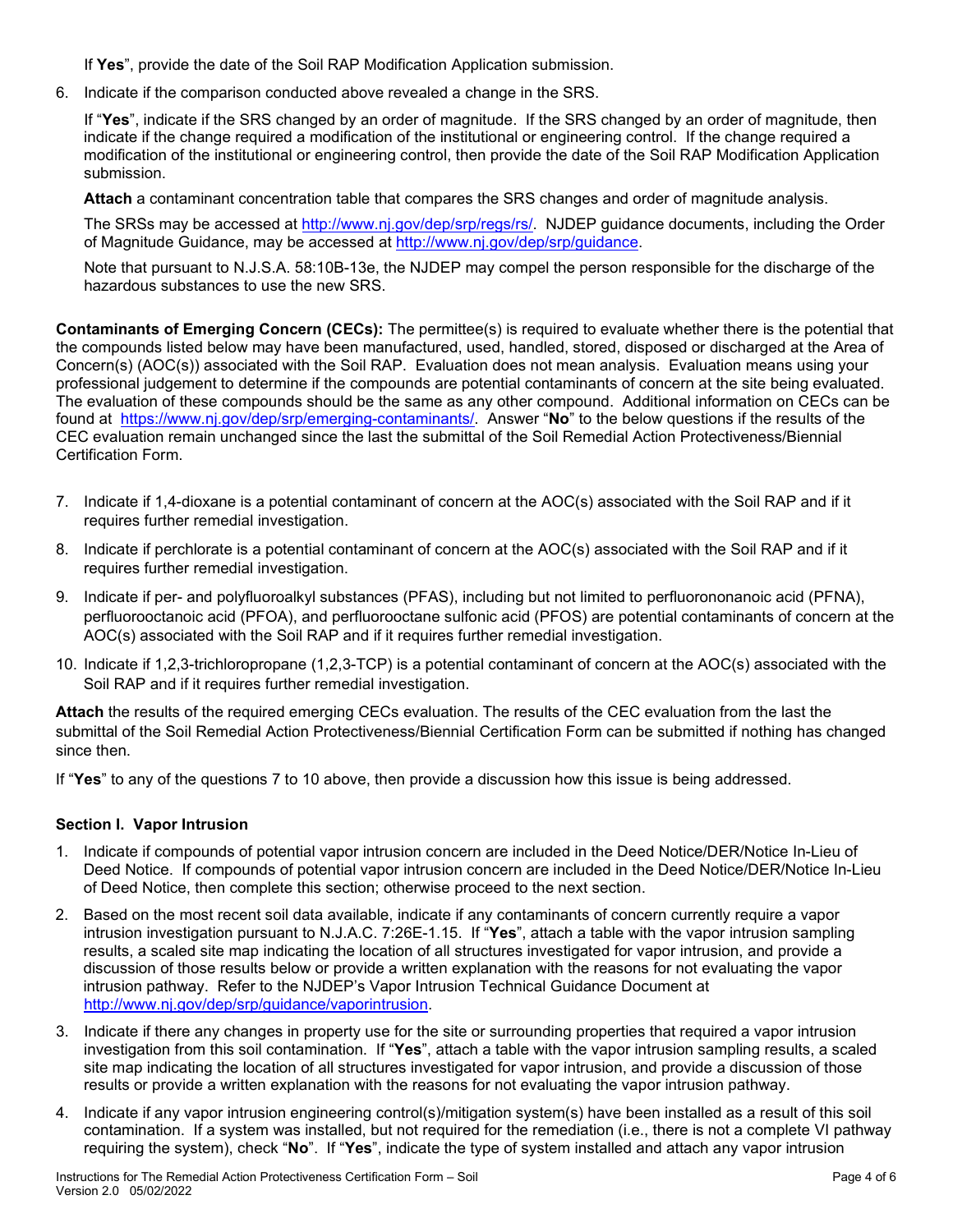sampling results as required from the OMM Plan for the vapor intrusion engineering control(s)/mitigation system(s) for the permit, including the NJDEP Vapor Intrusion Mitigation Monitoring and Maintenance Checklist. Provide a scaled site map that clearly identifies the building(s) and/or structure(s) with the vapor intrusion engineering control(s)/mitigation system(s) in place, including the address and block and lot of each impacted property.

**Note:** A Soil RAP Modification Application should be submitted if the vapor intrusion engineering controls/mitigation systems is not included in the Soil RAP for the site.

5. Indicate if there is soil gas contamination above the Soil Gas Screening Levels beneath any buildings that require long-term monitoring as a result of this soil contamination. If "**Yes**", attach any vapor intrusion sampling results as required from the Vapor Intrusion Long-Term Monitoring Plan.

**Note:** A Soil RAP Modification Application should be submitted if the Vapor Intrusion Long-Term Monitoring Plan is not included in the Soil RAP for the site.

6. Indicate if there are any building(s) that have an Indeterminate Vapor Intrusion Pathway status as a result of this soil contamination. If "**Yes**", indicate if the required annual inspections have been completed to determine the change in use and attach a summary of the inspections and a scale site map clearly identifying the buildings with Indeterminate Vapor Intrusion Pathway status, including the address and block/lot of each building. For more information on Indeterminate Vapor Intrusion Pathway, see Section 3.5.2 of the Vapor Intrusion Technical Guidance document dated January 2018.

**Note:** A Soil RAP Modification Application should be submitted if the Indeterminate Vapor Intrusion Pathway status is not included in the Soil RAP for the site.

### **Section J. Financial Assurance**

- 1. Indicate if the Soil RAP/Deed Notice/DER/Notice In-Lieu of DN includes an engineering control. Refer to the Soil RAP Guidance document for engineering control definition. If the proposed soil remedial action **does not** include an engineering control, then Financial Assurance is not required for the Soil RAP, skip the rest of this section and go to the next section.
- 2. Indicate if Financial Assurance is required for the site. If "**Yes**", attach a completed Remediation Cost Review and RFS/FA Form with a detailed cost estimate.
- 3. If the Financial Assurance Instrument is a Line of Credit, Remediation Trust Fund, Surety Bond, or Environmental Insurance Policy, indicate if annual statements confirming the value of the Financial Assurance Instrument have been submitted pursuant to the Soil RAP Permit Schedule. If "**No**", attach the annual statements confirming the value of the Financial Assurance Instrument*.*
- 4*.* If the current owner of the site is either a homeowner association or a condominium association, indicate if copies of the annual budget that includes funds for the operation, maintenance, and monitoring of the engineering control(s) at the site have been submitted pursuant to the Soil RAP Permit Schedule. If "**No**", attach copies of the association's annual budget that includes funds for the operation, maintenance, and monitoring of the engineering control(s) at the site.

#### **Section K. Other Information Provided**

List any other pertinent information to support the Soil Remedial Action Protectiveness/Biennial Certification Form. This section should include a discussion of any new information or soil data as it relates to the protectiveness of the soil remedial action for the site. This section can also be used for professional judgement justification, variances from rules/guidance, etc.

#### **Section L. Person with Primary Responsibility for Permit Compliance/Person Responsible for Monitoring the Protectiveness of the Remedial Action**

The certification in this section shall be signed and dated by the person with primary responsibility for permit compliance/person responsible for monitoring the protectiveness of the remedial action. The certification in this section shall *not* be signed by the Licensed Site Remediation Professional or law firm hired to assist the owner or operator with their compliance obligations. The certification required in this section shall be executed as follows:

- 1. For a corporation or limited liability company, by a principal executive officer of at least the level of vice president; or
- 2. For a partnership or sole proprietorship, by a general partner or the proprietor, respectively; or